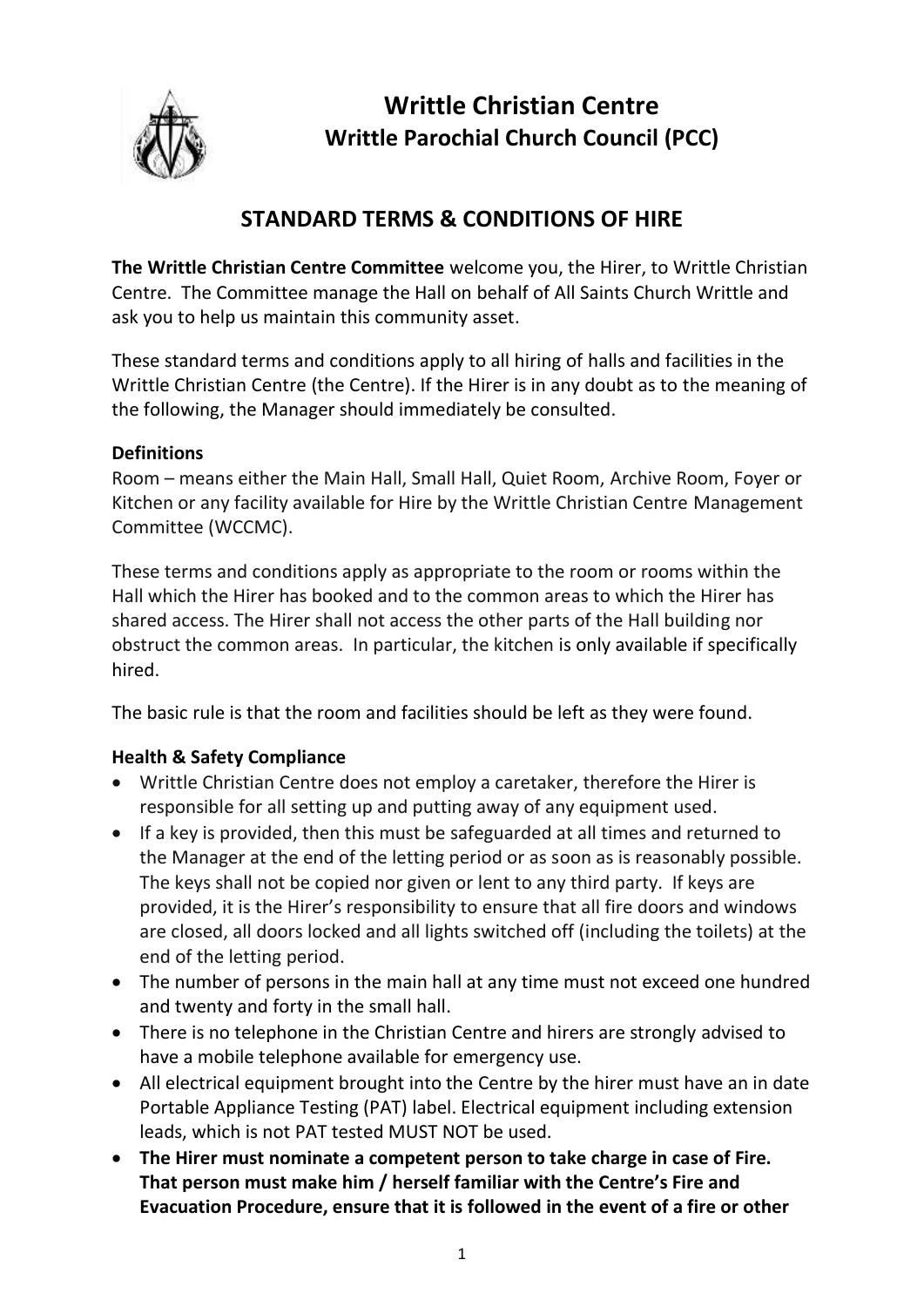**emergency and that all persons at the Hall can escape unimpeded through the Fire Exits to assemble in the designated assembly area. Improper operation of the Fire Alarm or extinguishers will result in the automatic loss of the deposit. Fire Doors MUST remain unobstructed during a let. Smoke and or dry ice machines are not permitted in the hall.**

- Copies of the Fire and Evacuation Procedure are displayed by the front entrance door on the noticeboard.
- First Aid Equipment is provided in the kitchen area. Any accidents must be reported using the Accident Report Forms that are attached to the First Aid Box in the kitchen. Completed forms should handed to the Centre Manager or a member of the Management Committee.
- If a bouncy castle or other such play equipment is to be erected in the Main Hall only, the hirer must ensure that adequate public liability insurance is provided either by themselves or the provider of the equipment and provide evidence of the insurance certificate on request. The provider of the equipment must also ensure the hall floor is adequately protected. The Management Committee will accept no responsibility for accident or injury arising from the use of such equipment

Children must be supervised at all times and are not permitted in the kitchen area. All activities involving children and vulnerable adults must, without exception, comply with the All Saints' Writtle Safeguarding Policy (see paragraph 9)

### **1. Hirer**

The Hirer, not being a person under 21 years of age, hereby accepts responsibility for being in charge of and on the premises at all times when the public are present and for ensuring that all conditions, under this Agreement, relating to management and supervision of the Centre, are met. Where applicable, the organisation and their named representative will be considered jointly and severally liable for the hiring agreement. 'Teenage' parties are not permitted.

### **2. Supervision**

The Hirer shall, during the period of the hiring, be responsible for supervision of the Centre, the fabric and the contents. The Hirer shall be responsible for their care, safety from damage, however slight, or change of any sort, and the behaviour of all persons using the Centre, whatever their capacity. The Hirer shall ensure proper supervision of car parking arrangements so as to avoid obstruction of the highway and hazardous situations.

# **3. Use of Centre**

The Hirer shall not use the Centre for any purpose other than that described in the Hiring Agreement. The Hirer shall not sub-hire or use the Centre or allow the Centre to be used for any unlawful or unsuitable purpose or in any unlawful way. The Hirer shall not do anything or bring onto the premises anything which may endanger the same or render invalid any insurance policies in respect thereof nor allow the consumption of alcohol therein without the permission of the Trustees. Overnight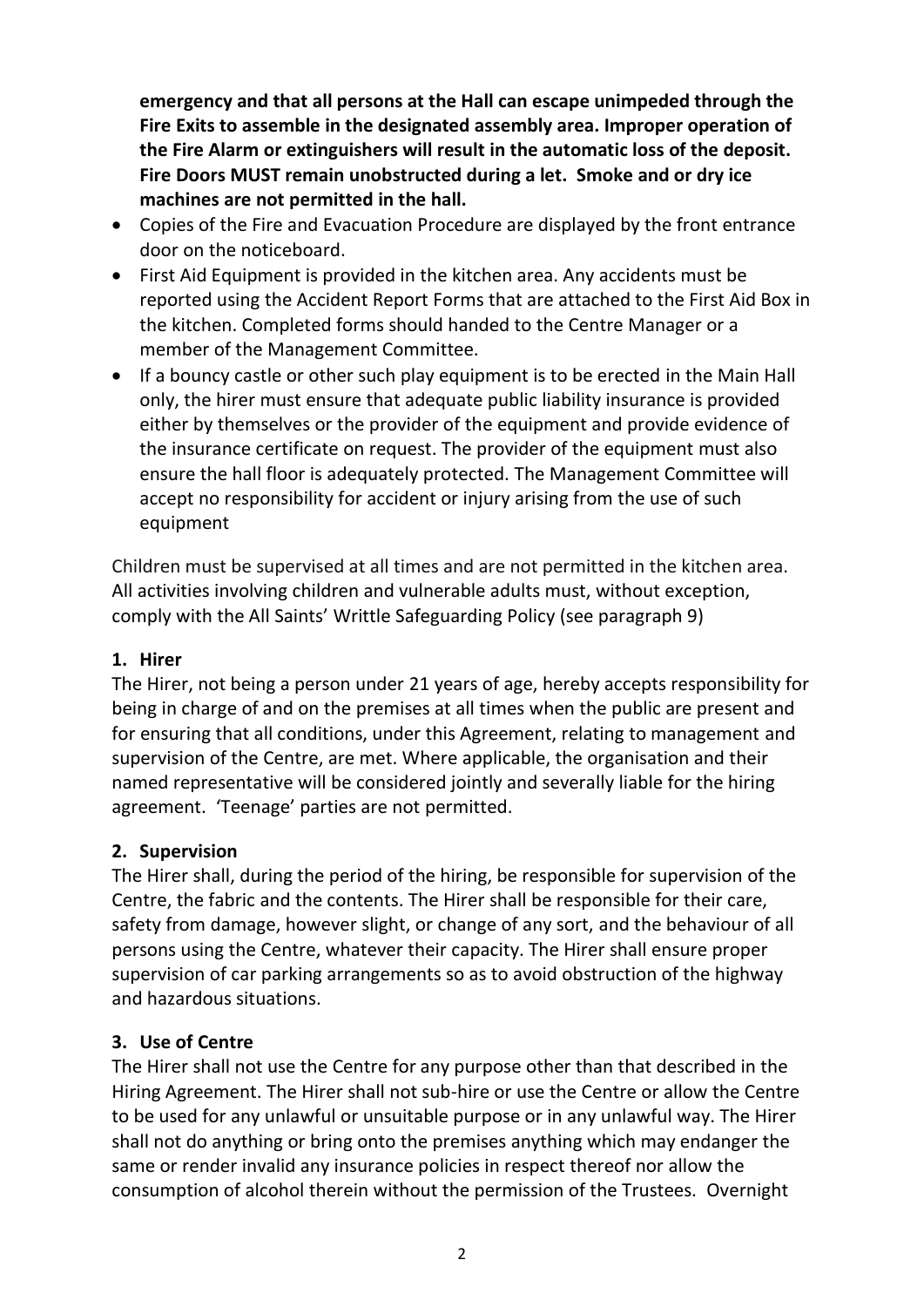occupancy of the Centre is not permitted. The Centre shall have the right to refuse admission to any person whom they consider undesirable and shall not be bound to give a reason for so doing.

# **4. Insurance and Indemnity**

- A The Hirer shall be liable for:
	- The cost of repair of any damage (including accidental or malicious damage) done to any part of the Centre including the curtilage thereof or the contents of the Centre
	- All claims, losses, damages and costs made against or incurred by the Centre, its PCC Trustees, their employees, volunteers, agents or invitees in respect of damage or loss of property or injury to persons arising as a result of the use of the Centre (including the storage of equipment) by the Hirer
	- All claims, losses, damages and costs made against or incurred by the Centre, its PCC Trustees, their employees, volunteers, agents and invitees as a result of any nuisance caused to a third party as a result of the use of the Centre by the Hirer and subject to clause B below, the Hirer shall indemnify and keep indemnified accordingly the Centre and its Trustees, employees, volunteers, agents and invitees against such liabilities
	- Any loss damage or theft of any equipment or goods brought into Writtle Christian Centre or left in the Centre overnight. The Centre's insurance does not cover such claims
- B
- Writtle Christian Centre has insurance to ensure the liabilities described in clause A above and may, at its discretion, in the case of non-commercial hirers, insure the liabilities described above. The Centre shall claim on its insurance for any liability of the Hirer hereunder but the Hirer shall indemnify and keep indemnified by the Centre, its Trustees, employees, volunteers, agents and invitees against (a) any insurance excess incurred and (b) the difference between the amount of the liability and the monies received under the insurance policy.
- If the hirer of a non-commercial event engages the services of a person or persons who operate on a commercial basis, then the Hirer must ensure the provider has their own public liability cover as the Centre's insurance does not insure their liabilities.
- In cases of commercial hire, where the Centre does not insure the liabilities described in clause A above, the Hirer shall take out adequate insurance to insure such liability and on demand shall produce the policy and current receipt or other evidence to the Manager. Failure to produce such policy and evidence of cover will render the hiring void.
- The Centre is insured against any claims arising out of its own negligence.

# **5. Betting, Gaming and Lotteries**

The Hirer shall ensure that no gaming takes place on the premises, unless as a minor part of the event such as a raffle, guess the weight of the cake etc.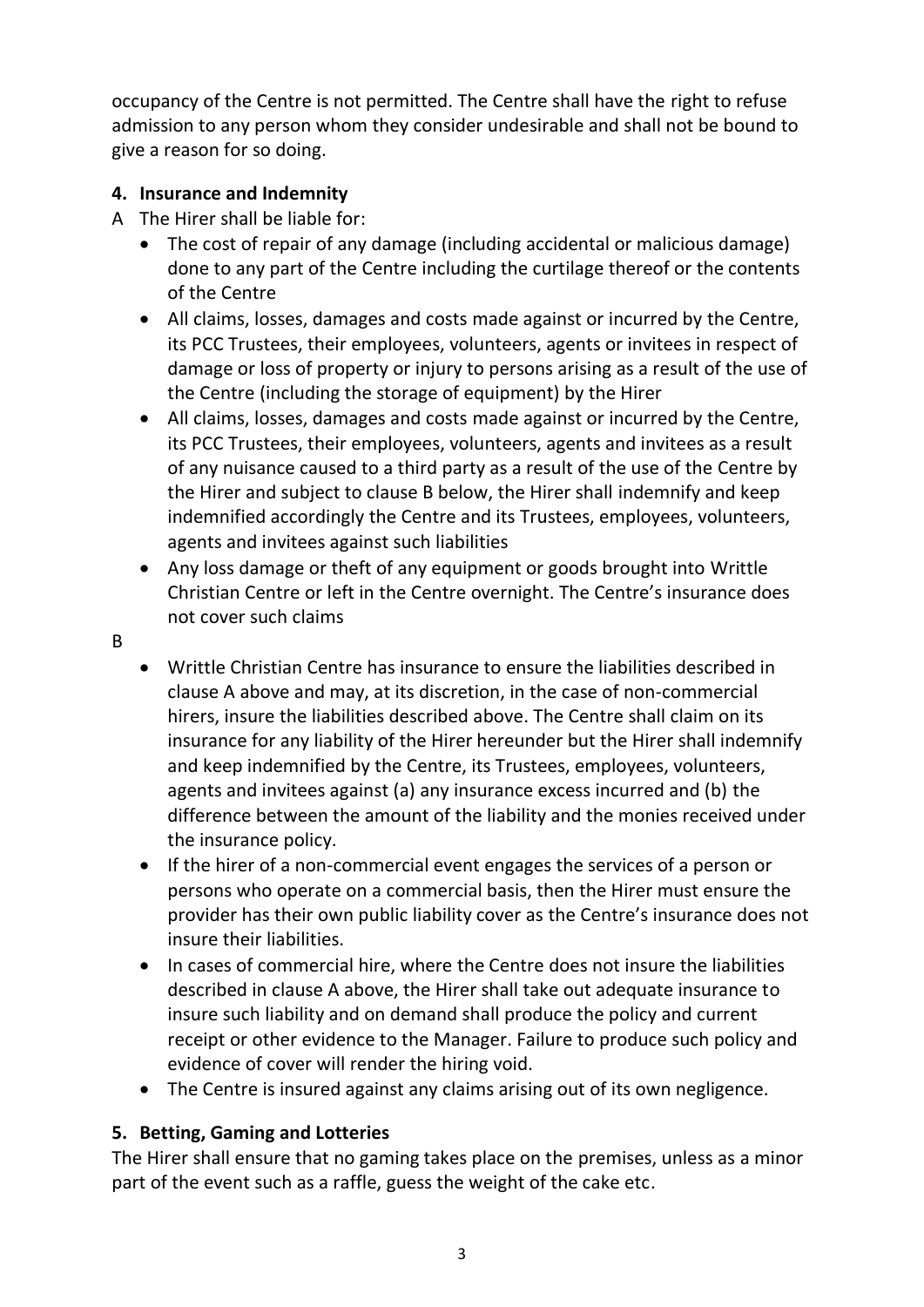### **6. Writtle Christian Centre WiFi**

The Christian Centre Guest WiFi is available to all Hirers and Users free of charge during their Hire Period. The Centre is not responsible for any misuse or any consequences resulting from misuse and takes no responsibility for any unexpected issues surrounding its use or any variations in signal during the time of hire, however the Management Committee will endeavour to resolve any issues where possible. Please see the WiFi Terms and Conditions for more detail.

### **7. Music Copyright Licensing**

The Centre holds the relevant licences with the Performing Rights Society (PRS) for public performances of musical compositions and the Phonographic Performance Licence (PPL) for the public performances of recorded music. All Commercial Hirers who use recorded music, such as aerobics instructors, shall hold their own PPL licence. A flat rate fee will be charged if regular hirers wish to use the Centre's PPS/PRL licences.

### **8. Film Shows**

Children shall be restricted from viewing age-restricted films classified according to the recommendations of the British Board of Film Classification. The Hirer shall ensure that they have the appropriate copyright licences for film.

### **9. Childcare Act 2006**

The Hirer shall ensure that any activities for children under eight years of age comply with the provisions of the Childcare Act 2006 and the Safeguarding of Vulnerable Groups Act 2006 and only fit and proper persons who have passed the appropriate Disclosure and Barring Service checks should have access to the children. Checks may also apply where children over the age of eight and vulnerable adults are taking part in activities. The Hirer shall provide the Trustees with a copy of their DBS check and Child Protection Policy on request.

### **10.Children and Vulnerable Adults**

All Saints' PCC has a Safeguarding Policy. Under this policy, the PCC is committed to the implementation of the Diocese of Chelmsford Safeguarding Policy and Procedures, and the relevant statutory legislation and guidance for the welfare of children, young people and vulnerable adults. An up-to-date copy of this Policy can be obtained from the Church Administrator.

All church activities involving children and vulnerable adults must, without exception, comply with the All Saints' Safeguarding Policy. If church buildings are let to outside organisations, then it is a requirement of the Standard Conditions of Hire that the Hirer also complies with this Policy in its entirety. In the case of occasional, ad hoc or one-off bookings (e.g. children's parties, etc.) where parents or legal guardians will be present, a Safeguarding Policy is not appropriate. However, the Hirer is required to ensure that children are protected at all times by taking reasonable steps to prevent the occurrence of any injury, loss, damage or harm.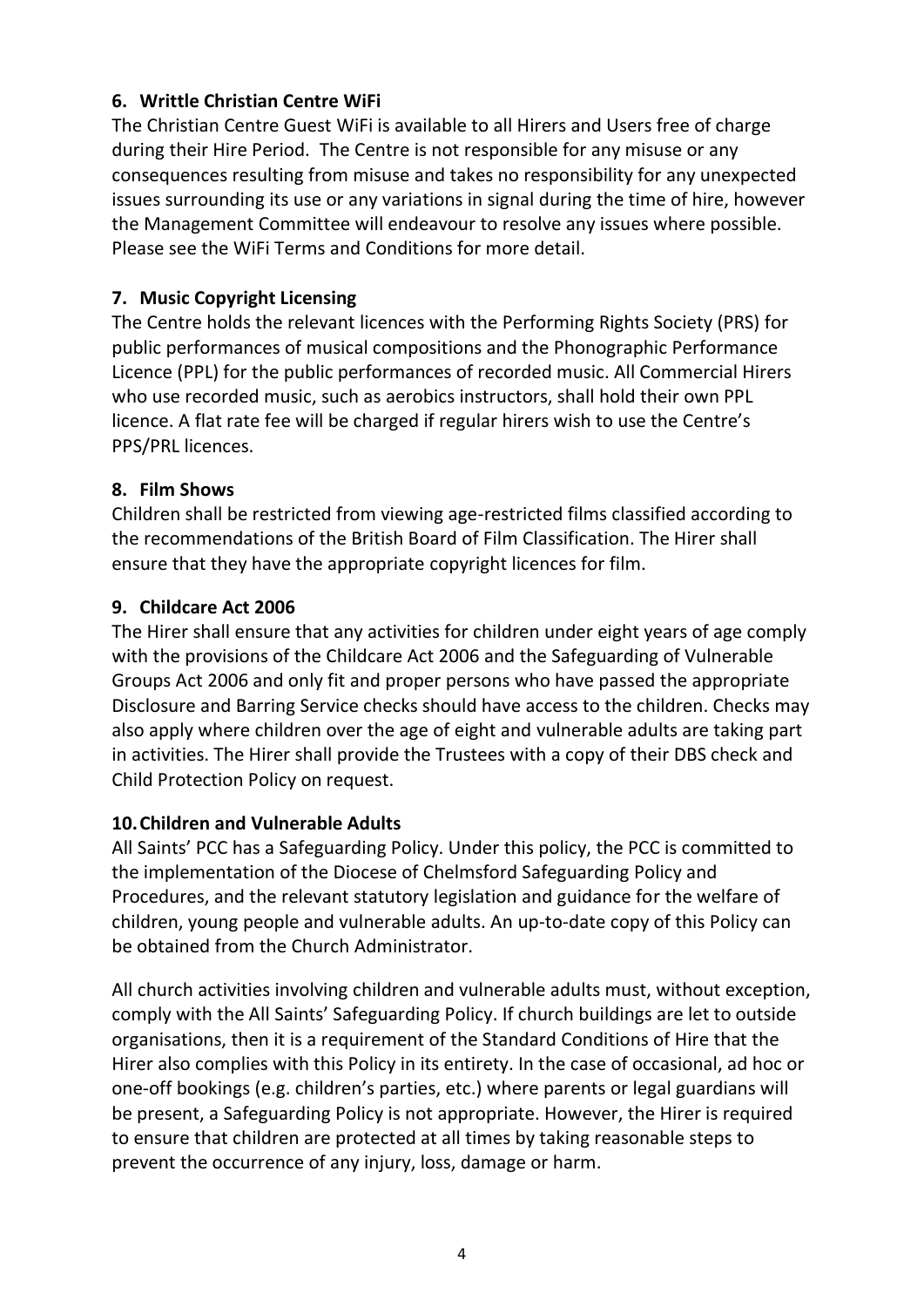It is recognised that certain organisations have their own recognised safeguarding policies. These are acceptable to the PCC in place of the All Saints' Safeguarding Policy where their conditions are either equal to or exceed the latter. The PCC will accept an organisation's own Safeguarding Policy and procedures provided they have been approved by the PCC's Safeguarding Co-ordinator. It is the Hirer's responsibility to ensure that their Safeguarding Policy and procedures are approved before the event

# **11.Public Safety Compliance**

The Hirer shall comply with all conditions and regulations made in respect of the Centre by the Local Authority, the Licensing Authority, and the Trustees' Fire Risk Assessment or otherwise, particularly in connection with any event which constitutes regulated entertainment, at which alcohol is sold or provided, or which is attended by children. The Hirer shall also comply with the Trustees' Health & Safety Policy which is available to Hirers on request from the Centre Manager.

The Fire Service shall be called to any outbreak of fire, however slight, and details shall be given to the Centre Manager.

(a) The Hirer acknowledges that they received instruction in the following matters:

- The action to be taken in the event of a fire. This included calling the Fire Service and evacuating the Hall.
- The location and use of fire- fighting equipment.
- Escape routes and the need to keep them clear.
- Method of operation of escape door fastenings.
- Appreciation of the importance of any fire doors and of closing all fire doors at the time of a fire.
- Location of First Aid boxes
- (b) In advance of any activity whether regulated entertainment or not the Hirer shall check the following items
	- That all fire exits are unlocked and panic bolts in good working order.
	- That all escape routes are free of obstruction and can be safely used for instant free public exit.
	- That any fire doors are not wedged open.
	- That all exit signs are illuminated.
	- That there are no obvious fire hazards on the Centre

# **12.Noise**

The Hirer shall ensure that the minimum of noise is made on arrival and departure, particularly late at night and early in the morning. The Hirer shall, if using sound amplification equipment, have due consideration for close neighbours of the Centre.

# **13.Licences for the Sale or Consumption of Alcohol**

The Centre is not licensed for the sale or supply of alcohol. No alcohol is permitted to be sold for consumption in any part of the Centre without express permission of the WCC in writing. With written agreement from the WCC the Hirer will be responsible for submitting the necessary Temporary Event Notice (TEN) to the Licensing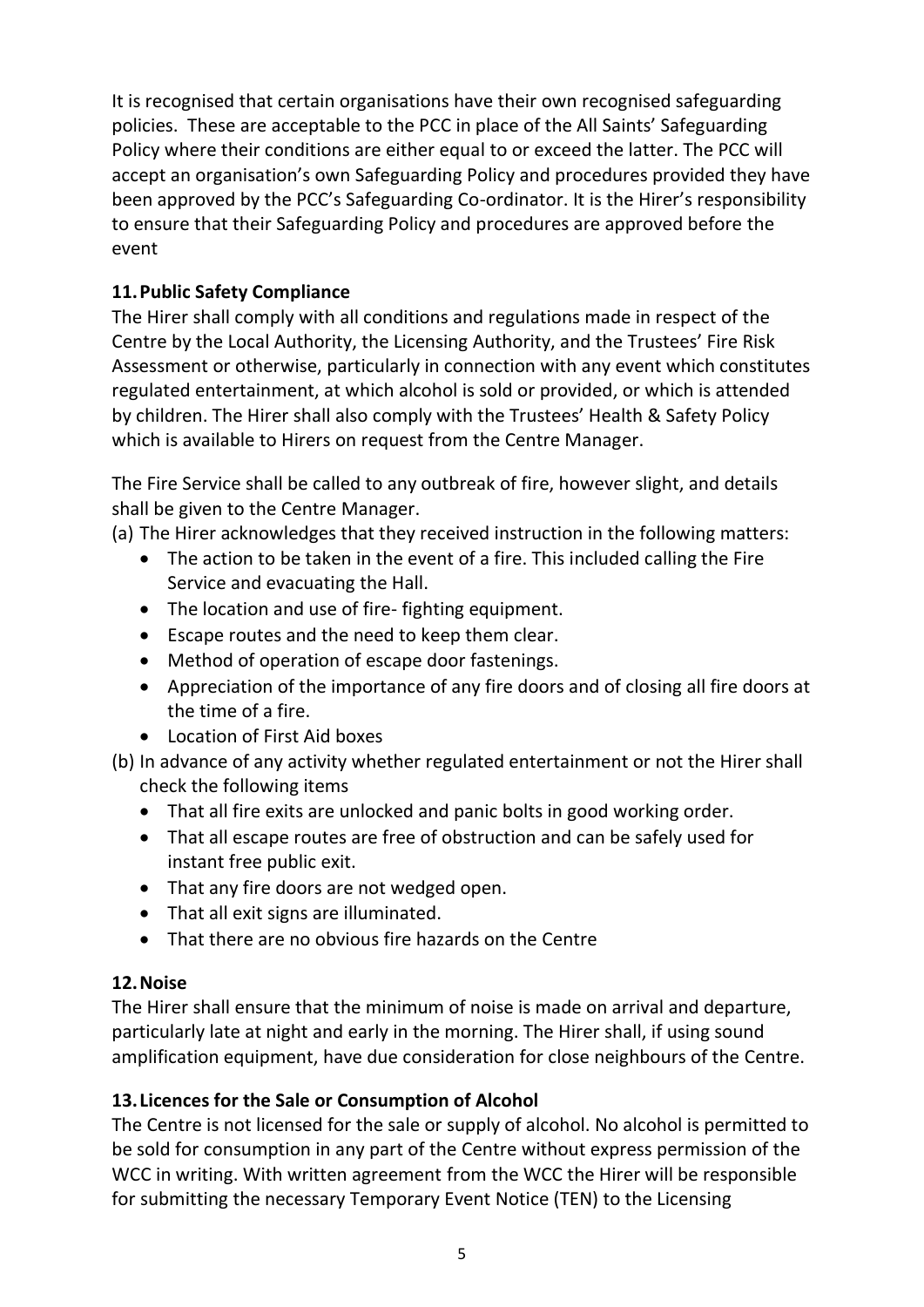Authority and the Police no later than 10 working days before the event. A copy of the TEN must be on the premises during the event. The Police and Local Authority have rights of entry to the Centre to assess the likely effect of the TEN on crime prevention. Hirers should be aware that the granting of a licence can take over 8 weeks, and the Centre Manager needs to receive a copy of the licence at least 1 week before the event.

Hirers who wish to provide alcohol free of charge shall obtain permission from the Trustees on signing the Hiring Agreement.

NB/ Information relating to Temporary Event Notice (TEN) and applying for one (Cost £21) can be found on the Chelmsford City Council Web Site:

[https://www.chelmsford.gov.uk/business/licensing/alcohol-licensing/temporary](https://www.chelmsford.gov.uk/business/licensing/alcohol-licensing/temporary-event-notices/)[event-notices/](https://www.chelmsford.gov.uk/business/licensing/alcohol-licensing/temporary-event-notices/)

### **14.Drunk & Disorderly Behaviour and Supply of Illegal Drugs**

The Hirer shall ensure that in order to avoid disturbing neighbours to the Centre and avoid violent or criminal behaviour, care is taken to avoid excessive consumption of alcohol. No illegal drugs, or so-called "legal highs", may be brought onto the premises. Drunk and disorderly behaviour shall not be permitted either on the premises or in its immediate vicinity. Any person suspected of being drunk, under the influence of drugs or who is behaving in a violent or disorderly way shall be asked to leave the premises in accordance with the Licensing Act 2003.

### **15.Health & Hygiene**

The Hirer shall, if preparing, serving or selling food, observe all relevant food health and hygiene legislation and regulations. In particular dairy products, vegetables and meat on the premises must be refrigerated and stored in compliance with the Food Temperature Regulations. The Centre is provided with a freezer, refrigerator and thermometer. It is the Hirer's responsibility to ensure that the facilities provided are adequate for the purpose of hire.

The Hirer shall ensure that **ALL bulk rubbish** associated with the hire **MUST** be removed from the Centre. This particularly applies to any food waste that would otherwise attract vermin. Recycled items i.e. glass/plastic/cans should also be removed.

# **16.Electrical Appliance Safety**

The Hirer shall ensure that any electrical appliances brought by them to the Centre and used there shall be safe, in good working order and used in a safe manner in accordance with the Electricity at Work Regulations 1989. All trailing leads and extensions should be covered in a safety trunking or covered with a safety mat. Trailing leads must not be taped to the floor.

# **17.Stored Equipment**

The Trustees accept no responsibility for any stored equipment or other property brought onto, or left at, the Centre and all liability for loss or damage is hereby excluded.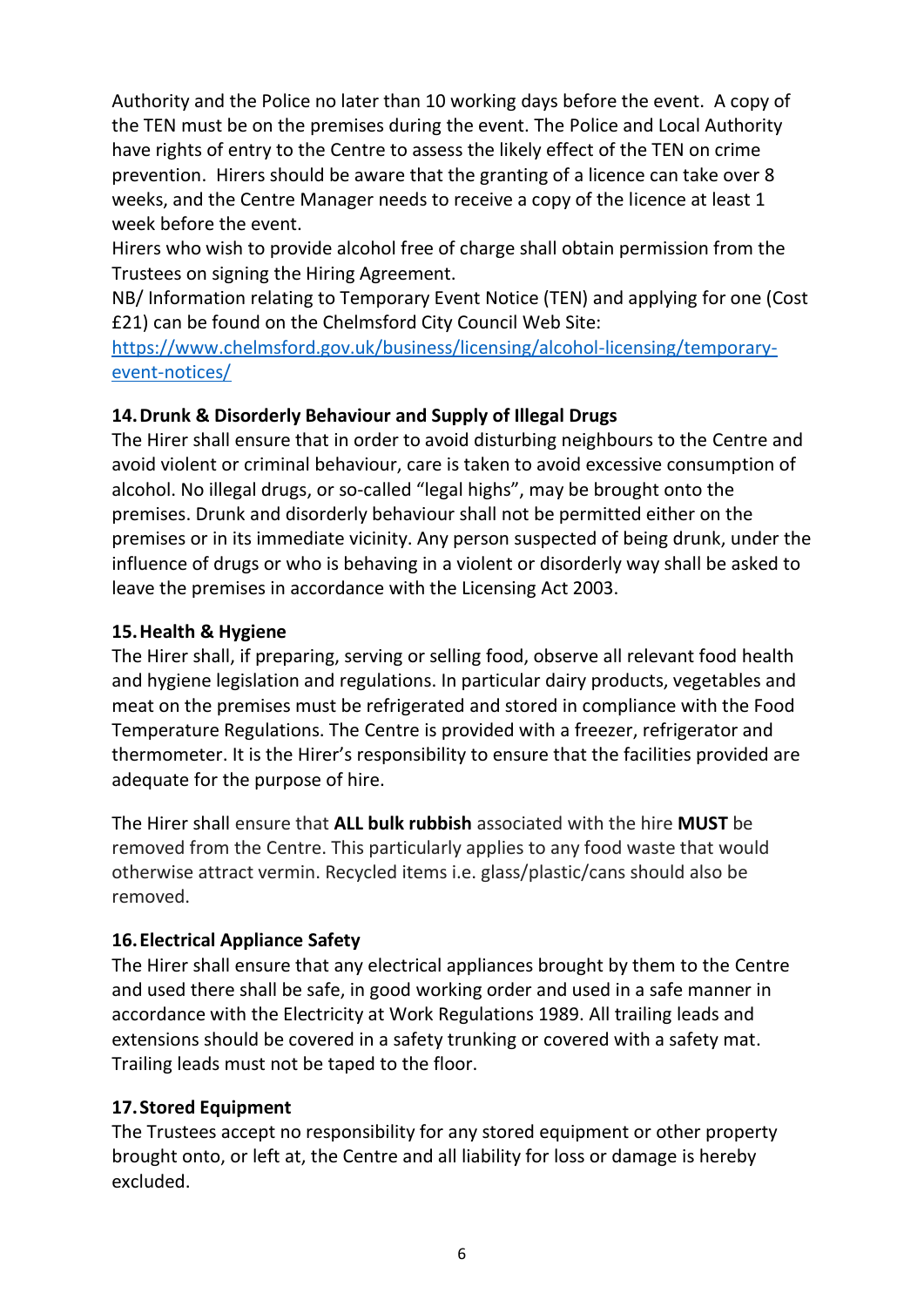### **18.Smoking and Vaping**

The Hirer shall, and shall ensure that the Hirer's invitees, comply with the prohibition of smoking and vaping in public places provisions of the Health Act 2006 and regulations made thereunder. Any person who breaches this provision shall be asked to leave the building. The Hirer shall ensure that anyone wishing to smoke does so outside and disposes of cigarette ends, matches etc. so as not to cause a fire.

### **19.Accidents and Dangerous Occurrences**

The Hirer must report all accidents involving injury to the public to the Centre Manager as soon as possible and complete the relevant section in the Centre's accident book. Any failure of equipment belonging to the Centre or brought in by the Hirer must also be reported as soon as possible. Certain types of accident or injury may need to be reported in accordance with the Reporting of Injuries, Diseases and Dangerous Occurrences Regulations 1995 (RIDDOR). The Centre Manager will advise.

### **20.Explosives and Flammable Substances**

The Hirer shall ensure that:

- Highly flammable substances are not brought into, or used on any part of the premises
- Smoke generating machines are not brought into or used on any part of the premises
- No internal decorations of a combustible nature (e.g. polystyrene, cotton wool) shall be erected without the consent of the Centre Manager. No decorations are to be put up near light fittings
- For the avoidance of doubt, the Trustees deem Chinese Lanterns to be Flammable Substances.
- No candles are allowed in the hall except those on a birthday cake.

### **21.Heating**

The Hirer shall ensure that no unauthorised heating appliances shall be used on the premises. Portable Liquefied Propane Gas (LPG) heating appliances shall not be used.

### **22.Animals**

The Hirer shall ensure that no animals (including birds) except assistance dogs are brought onto the premises, other than for a special event agreed to by the Centre Manager. No animals whatsoever are to enter the kitchen at any time.

### **23.Sale of Goods**

The Hirer shall, if selling goods on the premises, comply with the current Fair Trading Laws and any code of practice used in connection with such sales. In particular, the Hirer shall ensure that the total prices of all goods and services are prominently displayed, as shall be the organiser's name and address and that any discounts offered are based on Manufacturers' Recommended Retail Prices.

### **24.Payment of Hire Fees**

The Hirer shall pay a deposit of £25 at the time of returning the Hire Agreement, and this is non-refundable from the time the Hire Agreement is received. Until that time,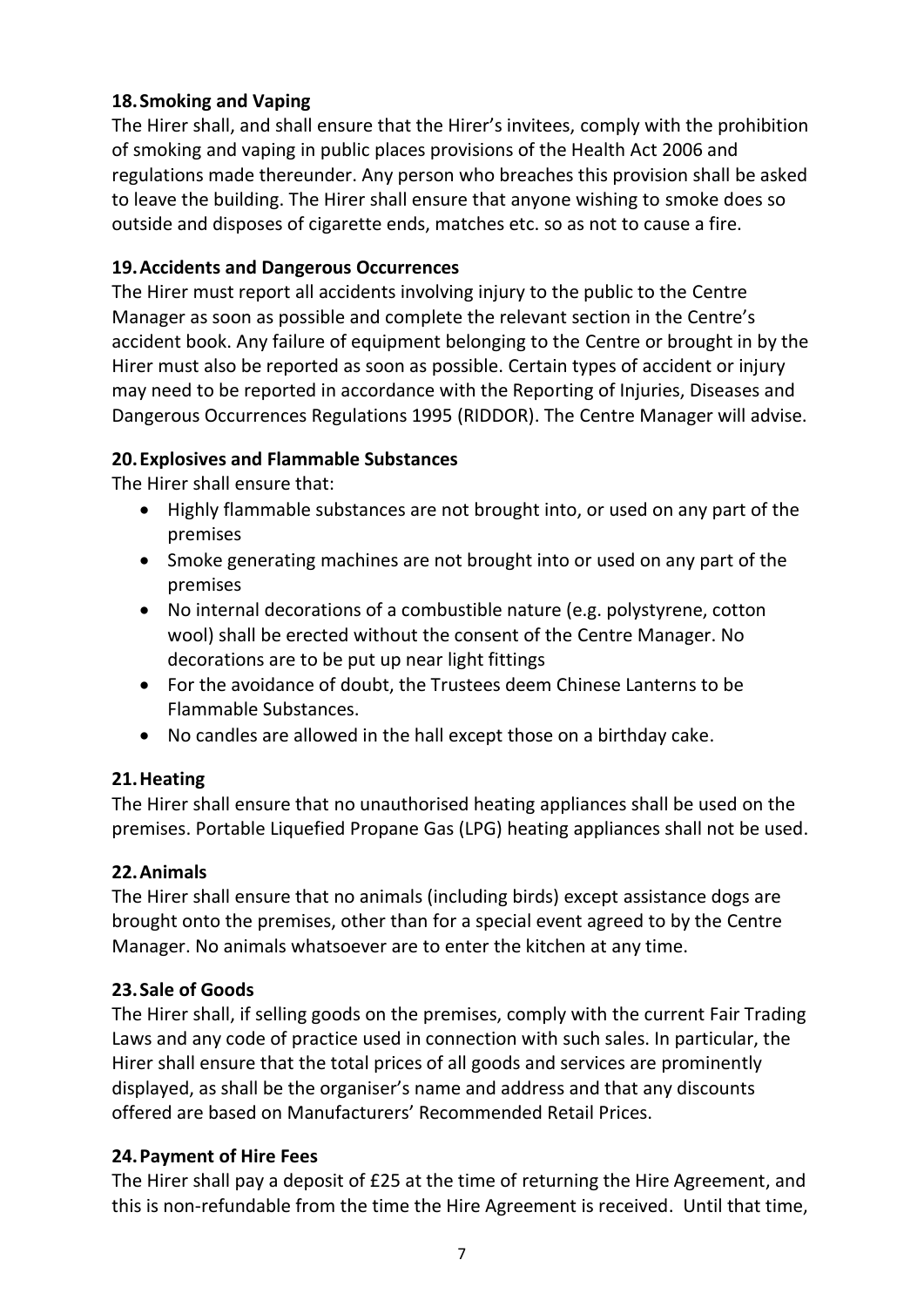bookings are only regarded as provisional. The Hirer shall pay the full agreed hire fee plus any security deposit at least 4 weeks prior to the event.

### **25.Cancellation of hiring**

In the exceptional event that the Centre has to cancel your booking, a full refund will be given.

In the event that the Hirer cancels the booking the following conditions apply: Cancellation up to 8 weeks ahead of the booking £25 deposit will not be

|                                    | refunded                 |
|------------------------------------|--------------------------|
| Cancellation between 6 and 8 weeks | 10% of hire fee payable  |
| Cancellation between 4 and 6 weeks | 25% of hire fee payable  |
| Cancellation between 2 and 4 weeks | 50% of hire fee payable  |
| Cancellation under 2 weeks         | 100% of hire fee payable |

Regular hirers - Hirers must contact the Bookings Secretary in writing and give at least 7 days' notice to cancel a single date booking otherwise they will be charged for their booking in full. Hirers cancelling with less than 7 days' notice or failing to show on the day of their hire will be charged for that date in full.

### **26.End of Hire**

The Hirer shall be responsible for leaving the Centre and surrounding area in a clean and tidy condition, locked and secured unless directed otherwise, with all waste to be taken away by the Hirer. All damage and breakages will be charged to the Hirer. Any contents including furniture and equipment (included that provided in the kitchen) temporarily removed from their usual positions should be properly replaced, otherwise the PCC Trustees shall be at liberty to make an additional charge. All equipment, appliances and other items brought into the Centre shall be removed at the end of the hiring.

# **27.No Alterations**

No alterations or additions may be made to the Centre nor may any fixtures be installed or placards, decorations or other articles be attached in any way to any part of the Centre without the prior **written** approval of the Centre Manager. Hirers may not work at height or use ladders.

# **28.No Rights**

The Hiring Agreement constitutes permission only to use the Centre and confers no tenancy or other right of occupation to the Hirer.

# **29.Keys**

The Christian Centre keys will be available from the Centre Manager immediately prior to your agreed hire date and time. After locking up, the keys must be returned immediately or placed in the post box by the main door.

Please ensure that any outside caterers, contractors and bar staff are aware of the Hire Period and that they will not be able to enter before, or leave after, the Hire Period.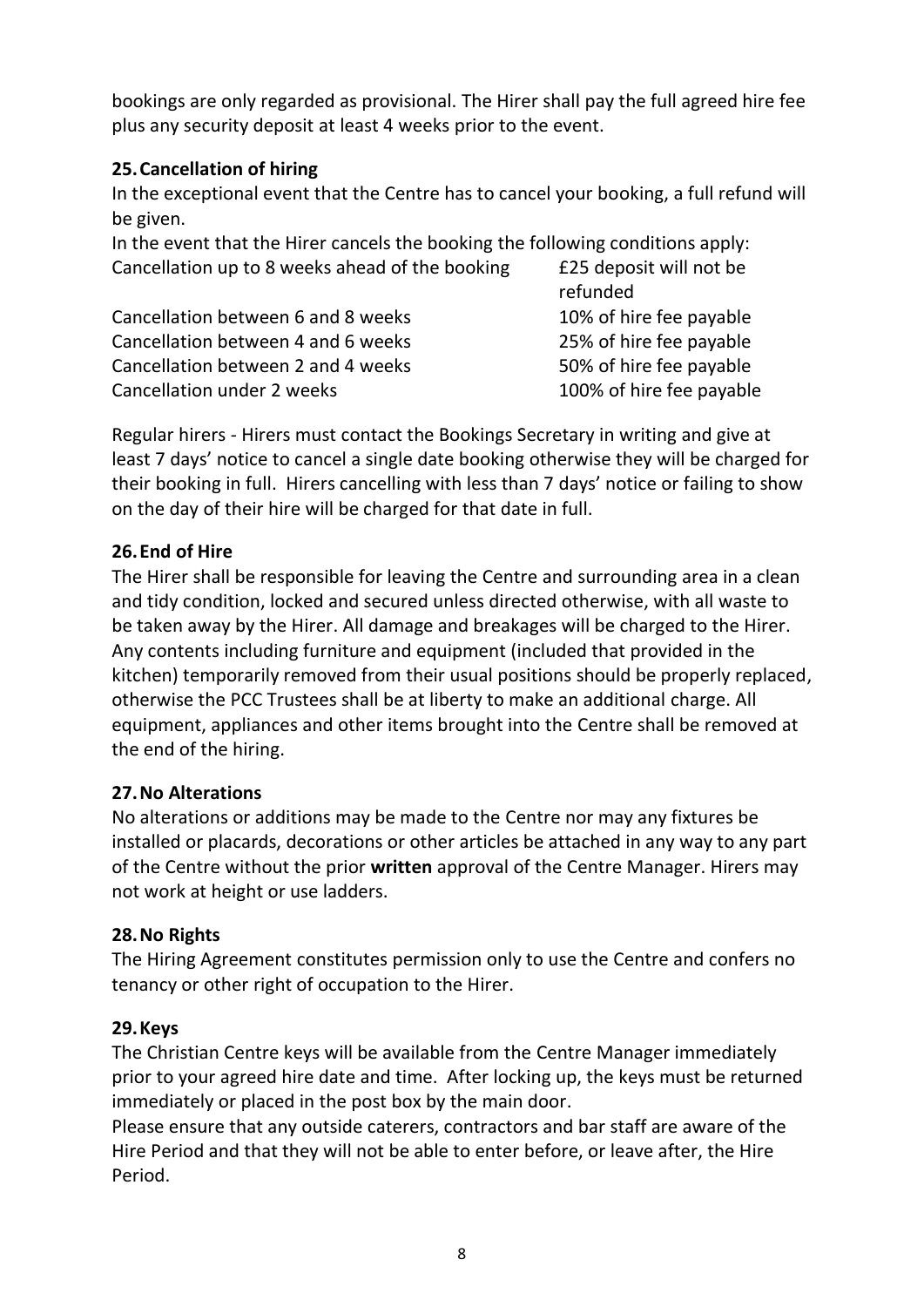### **30.Car Parking**

The Centre car park area will accommodate a large number of vehicles if they are parked sensibly. The Centre Committee **DO NOT** accept liability for any damage caused to vehicles, cars are parked at the owner's risk. It should be noted, however, that the car park belongs to the Church who will have priority in the event of a clash of events. Please park in a courteous and safe manner. During large events marshals/stewards should be present in the car park to ensure public safety.

### **31.Consideration for Local Residents**

Please ask your guests to leave quietly at the close of your event so as not to disturb local residents.

### **32.Respect for other users**

Please leave the Centre clean and tidy, using the equipment provided. In particular we ask that table tops are wiped clean before being stacked and stored.

### **33.Bins**

- **•** All rubbish is to be placed in a plastic sack and either removed by the Hirer for recycling, or compacted and deposited inside the waste bin at the rear of the building, near the disabled toilet.
- **•** No rubbish should be left outside of the waste container. If the container is full, the Hirer must take the rubbish away with them.
- **•** Glass must not be placed inside the waste container. The Hirer must remove it and place it in a recycling container at another location/recycling centre.

### **34.Furniture and Equipment, Fixtures and Fittings**

- **•** Hirers are asked to leave the chairs stacked in 8's facing the wall. Tables must be cleaned and returned to the storeroom, and stacked correctly.
- **•** If the carpet, flooring, fixtures and fittings are damaged during hire the Centre Manager MUST BE informed. If repairs exceed the deposit paid, further payment will be required, from the hirer, to cover the total cost. The hall will be checked after hire.
- **•** All breakages MUST be reported to the Centre Manager. A charge will be made for their replacement.
- **•** All faults e.g. light bulbs should be reported to the Centre Manager.

# **35.Kitchen**

- **•** Hirers must ensure that the oven and burners are turned off, and that the cooker is cleaned.
- **•** The kitchen should be checked to ensure that all taps and electrical equipment are switched off.
- **•** Kitchen surfaces should also be wiped clean.

### **36.Doors, Windows and Lights**

- **•** Hirers must ensure that all lights are turned off before leaving.
- **•** Light switches are located in each room.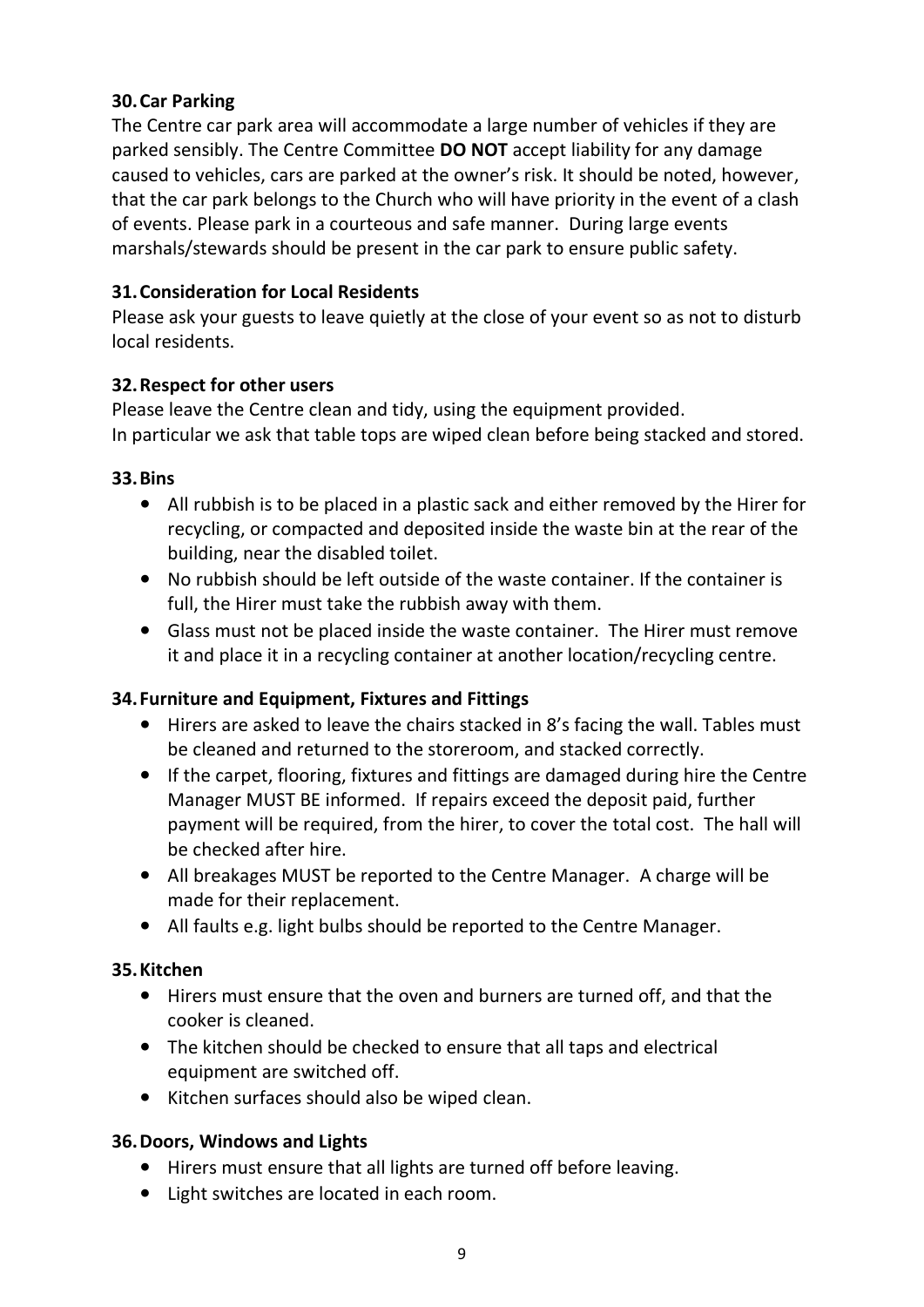- **•** All FIRE EXIT DOORS must be kept clear at ALL times.
- **•** Entrance doors must remain closed during a function to retain heat and noise, and designated Fire Doors should be kept closed.
- **•** Hirers must be certain that all windows and doors are securely shut and locked before returning the keys.

### **37.Privacy Policy**

The Centre operates a Privacy Policy, in accordance with the General Data Protection Regulations, ("GDPR"), with regard to personal data it collects for the purposes of managing the Centre, its bookings, finances, running events, its employees and its fund-raising activities. The Centre only collects personal data that is necessary to enable it to undertake its activities. Personal data may be shared with third parties, where this is necessary to enable the Centre to conduct its activities. We retain personal data for only as long as is necessary. You have the right to ask the Centre about the personal data we hold on you and to request that, but not limited to, any errors in your personal data be rectified or erased or not provided to third parties.

### **Please telephone 07949 060567 in case of difficulty.**

# **Special Conditions**

**The Centre Manager may, as a condition of hire, specify additional conditions. These (if any) will be notified to the Hirer in writing and agreed before the booking is confirmed.**

**The following clause is a Special Condition of Hire for all regular Hirers: The Hirer shall, when requested to do so by the Centre Manager, and subject to the sub clauses below, make way for other Hirers on an occasional basis**

- The request to accommodate a special booking will be conveyed to the Hirer by the Centre Manager. Such a request shall normally only be made if it is considered by the Centre Manager to be in the wider interest of the community and/or Hall and after due consultation with the Chair or other PCC Trustees
- Notice of not less than 30 days shall be given for any such request
- The Centre Manager shall endeavour to ensure that requests to give up bookings are not made on consecutive booking dates
- The Hirer shall not be required to give up a booking for more than 10% of the bookings (rounded up to the nearest whole number) in any calendar year
- The Centre Manager shall take account of the effect of a Public Holiday on such requests
- Where the Hirer can identify commitments (e.g. booked speakers, published league fixtures, performance dates etc) it is accepted that these will be amongst the dates the Hirer will not be able to meet any "special" request to give up their booking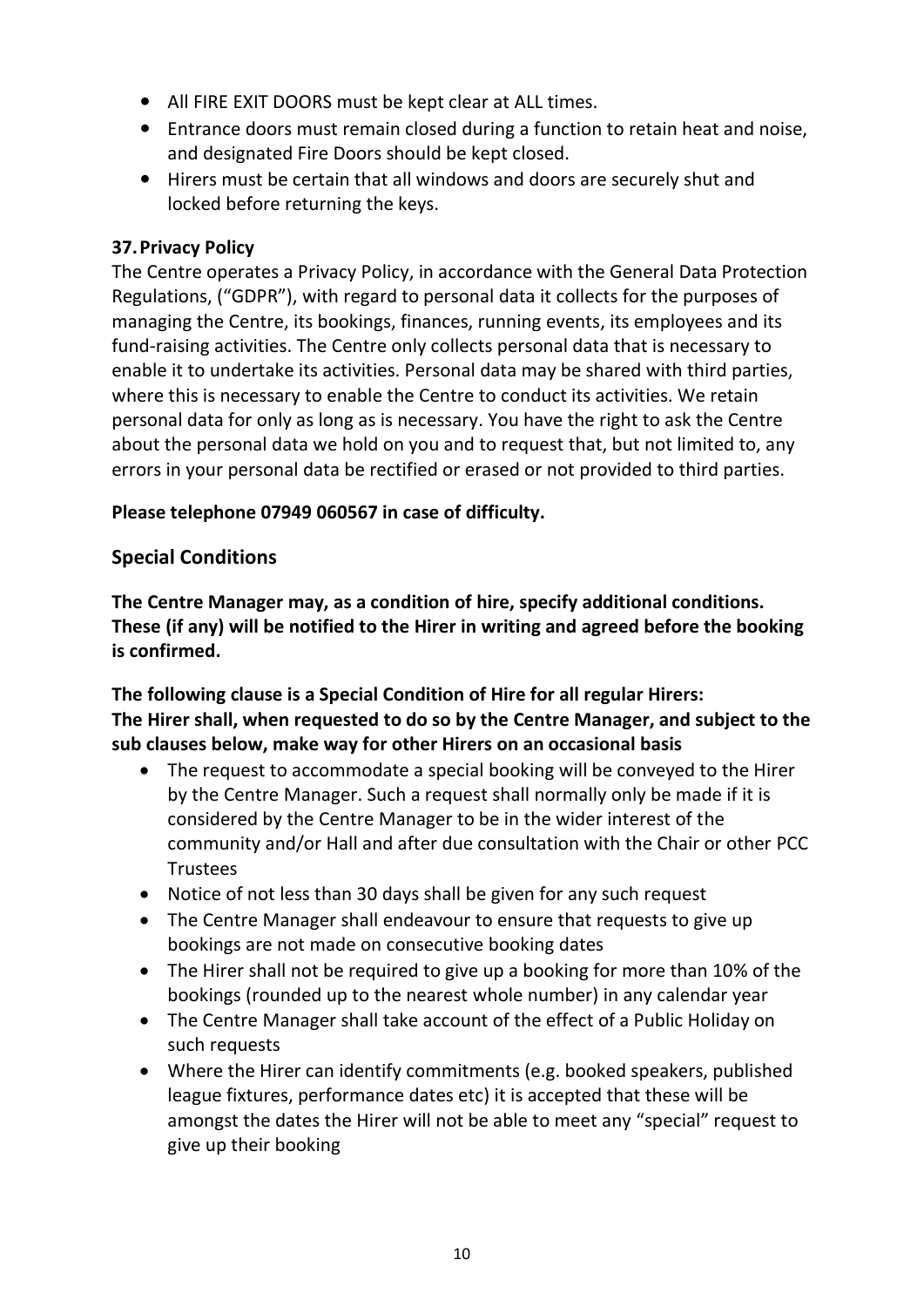### **CHECKLIST FOR HIRERS OF WRITTLE CHRISTIAN CENTRE**

In order that the Hall can be kept in good condition for all, would Hirers please do the following at the end of each hire:

- 1. Please ensure that the Hall floor is left in good condition (ready for the next user). Sweep or mop the floor to remove any crumbs etc. (Cleaning equipment will be found in the cleaning cupboard outside the main hall doors).
- 2. Make sure tables are clean before being put away, and put away tables and chairs where you found them.
- 3. Check that all taps in the lavatories and kitchen are turned off, make sure the lavatories are clean, that the refrigerator is empty and clean if you have used it, and any cups, plates etc. that you have used are washed, dried and put away.
- 4. Use the bin bags provided to dispose of rubbish in the outside bin and of recycling in the appropriate containers. Any rubbish that exceeds the capacity of the outside bin must be removed by the Hirer.
- 5. When you leave, check that all fire doors are closed.
- 6. Turn off hot water.
- 7. Switch off all the lights you have put on.
- 8. Lock the outer doors.
- 9. Return the key

Your deposit will be forfeited if the Conditions of Hire have not been met.

Thank you for your cooperation.

We thank you for your co-operation and hope that you enjoy the use of the Christian Centre. If you have, please tell others; if you have not, please [tell us.](mailto:writtlechristiancentre@gmail.com)

> **Effective 1st January 2022 (Reviewed and updated January 2022) (For review January 2023)**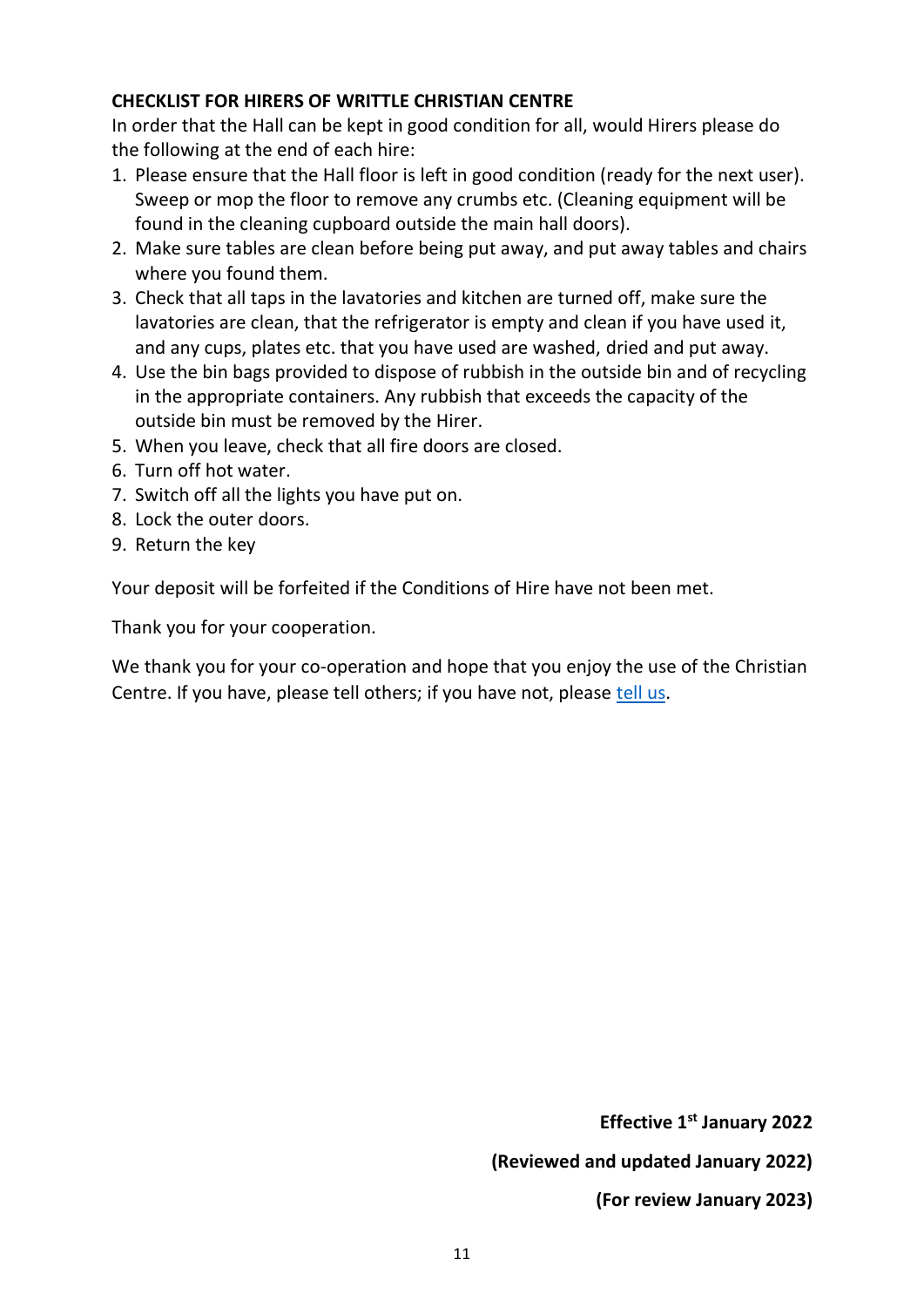### **Hire Charges from 1 January 2022**

| <b>Resource</b>   | Charge per hour $(f)$<br>from 09.30 to 18.00<br><b>Monday to Friday</b> | Charge per hour $(f)$<br>from 18.00 to 23.30<br><b>Monday to Friday</b> | Charge per hour $(f)$<br>from 9.30 to 23.30<br><b>Saturday and Sunday*</b> |
|-------------------|-------------------------------------------------------------------------|-------------------------------------------------------------------------|----------------------------------------------------------------------------|
| Large Hall        | 14.75                                                                   | 17.25                                                                   | 26.25                                                                      |
| <b>Small Hall</b> | 10.25                                                                   | 12.75                                                                   | 17.50                                                                      |
| <b>Quiet Room</b> | 8.75                                                                    | 11.00                                                                   | 11.75                                                                      |

### **Please note that the Church often requires use of the Centre on Sundays and has priority that day.**

- Use of the foyer is included in hall hire for the shared use of hirers
- Use of the kitchen in included in hall hire but cannot be shared with other users
- Hirers wishing to use the kitchen should indicate this on the booking form/hire agreement
- Where the kitchen is required 1 to 3 hours ahead of the event, one hour's additional charge for the relevant hall will be made
- The kitchen contains a refrigerator, freezer, gas hob and oven, microwave, dishwasher, crockery & cutlery, wine glasses (on request), hot water urn and has extensive work surfaces
- Weddings and adult parties will be charged a damages deposit of £200, which will be refunded when the hall committee is satisfied with the condition in which the facilities have been left.
- Similarly, exhibitions and conferences will be charged a damages deposit of £100.
- There is no extra charge for other facilities such as heating or lighting.
- Hire of the hall includes tables and chairs
- Flip-chart and pens are available to hirers
- One-off hire fees include use of the Centre's PRS/PPL licences
- Regular hirers may use the Centre's PRS/PPL licences at a flat rate charge of £5 a quarter

### **Regular hirers**

For regular block booking hirers, the above rates were reviewed in June 2021 and will increase them by around 5% from  $1<sup>st</sup>$  January 2022. A 10% discount will be applied to all regular hirers' bookings. A sheet showing the discounted charges will be issued to regular hirers.

These fees are subject to regular review and amendment (next review Autumn 2022) and this document will be updated accordingly.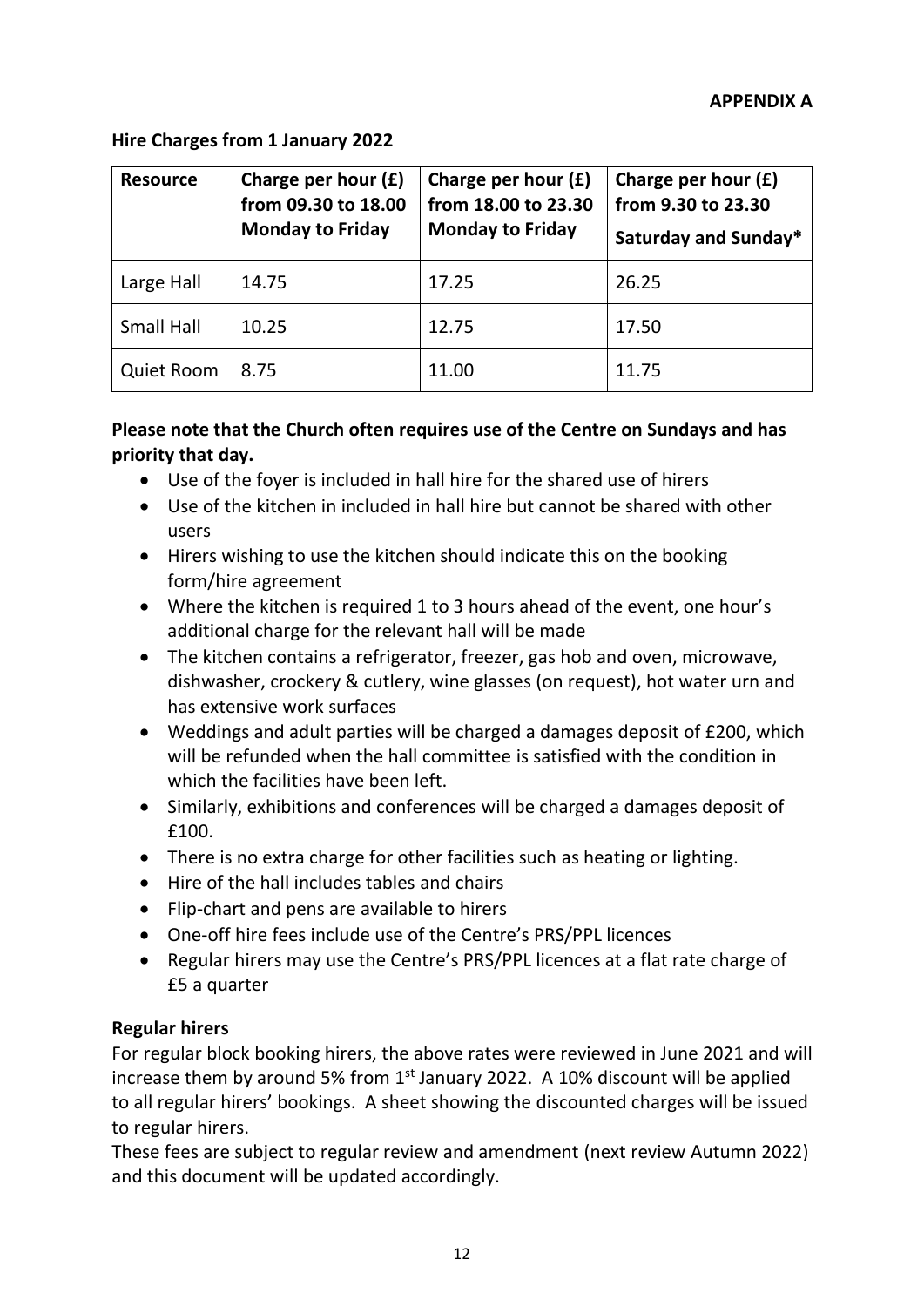### **Hall Capacity**

The Hirer agrees not to exceed the maximum permitted number of people including the organisers/performers:

Large Hall 120

Small Hall 40

Quiet Room 15

### **Supply or Sale of Alcohol**

### **Licenses for the Sale or Consumption of Alcohol**

Hirers who wish to provide alcohol free of charge shall obtain permission from the Trustees at the point of signing the Hiring Agreement.

The sale of alcohol requires a licence, the obtaining of which is the responsibility of the Hirer. This can take over 8 weeks to obtain and a copy needs to be given to the Centre Manager at least a week ahead of the event.

#### **Damages**

Whether or not a security deposit has been paid, the ultimate responsibility for any damage to the Centre, fixtures or fittings rests with the Hirer who is also responsible for ensuring that all equipment is turned off at the conclusion of the event, including equipment used by caterers or bar staff, and accepts responsibility for the security of the Centre during, and at the conclusion of the event. The Hirer is also responsible for the removal of waste from the Centre.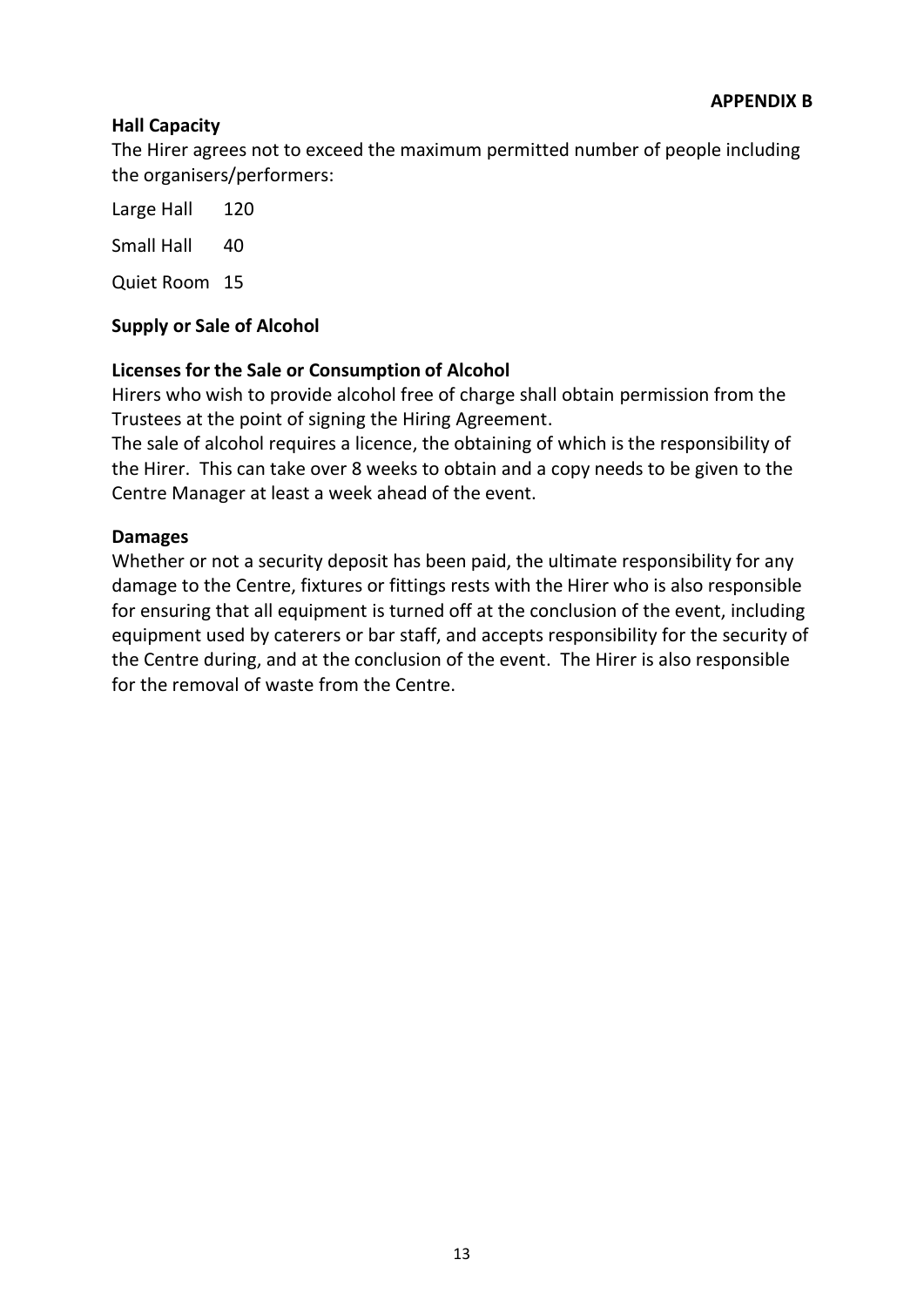### **Complaints Procedure**

### **Introduction**

Writtle Christian Centre is committed to providing our beneficiaries and customers with the best service possible. However, we know that there may be times when we do not meet our own high standards. When this does happen, we want to hear about it, deal with the situation as quickly as possible and put measures in place to stop it happening again. We take complaints very seriously and see them as an opportunity to help us see where our services or procedures might be improved. They also give us the chance to put things right for the person or organisation that has made the complaint.

# **Our policy** is:

- To provide a fair complaints procedure which is clear and easy to use for anyone wishing to make a complaint
- To publicise the existence of our complaints procedure so that people know how to contact us to make a complaint
- To make sure everyone on the Christian Centre Management Committee and working in the Christian Centre knows what to do if a complaint is received
- To make sure all complaints are investigated fairly and in a timely way
- To make sure that complaints are, wherever possible, resolved and that relationships are repaired
- To gather information helping us to improve what we do

# **Where to send your complaint**

Any complaint should be put in writing to the Secretary of the Christian Centre Management Committee, at the following address:

Secretary to the Christian Centre Management Committee Writtle Christian Centre Church Lane Writtle Chelmsford CM1 3EN

They can also be sent to the Secretary by email at [writtlechristiancentre@gmail.com](mailto:writtlechristiancentre@gmail.com) or you can telephone 01245 420060. If you do complain by 'phone, the Secretary will send you a written record of the complaint to ensure it is factually correct.

# **Confidentiality**

All complaint information will be handled sensitively, telling only those who need to know and following any data protection requirements.